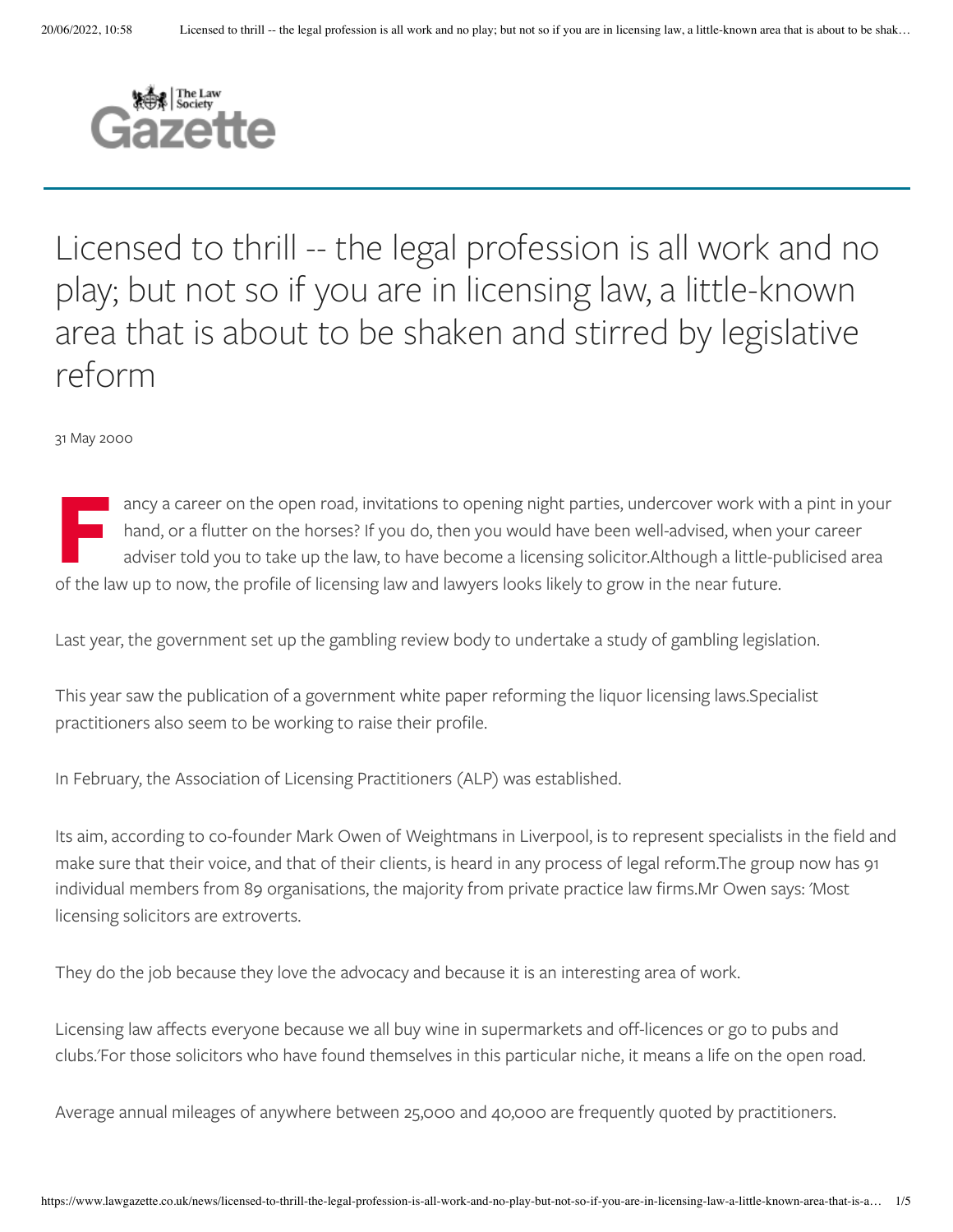20/06/2022, 10:58 Licensed to thrill -- the legal profession is all work and no play; but not so if you are in licensing law, a little-known area that is about to be shak...

David Clifton, licensing partner at London-based Joelson Wilson & Co, says he spends most of his time 'charging around the country armed with a laptop computer and a mobile phone'. Although a lot of the out-of-office time is spent at court, some is spent in bars, pubs, clubs and betting offices.

As Mr Clifton puts it: 'I would not go into court without familiarising myself with the premises and others in the area.

If there is an objection to a licence, I want to see what they are objecting to.'Liz Southorn, licensing partner at City firm Richards Butler -- the biggest City firm in the field -- say s it is a practical job that improves the practitioner's grasp of geography, 'as you end up in places you have never heard of'.

She describes licensing law as very sociable.

Another solicitor says it is like a travelling circus, where you see the same faces everywhere you go.

Ms Southorn adds: 'You fight each other hammer-and-tongs in court and then go out for lunch.'For Mr Clifton, licensing law has led to unforeseen media spin-offs.

He writes each week for the Publican newspaper and is Sky Television's legal consultant on its pub channel.It is certainly a career that attracts practitioners who want to pursue an advocacy-based career.

Three or four days a week in court seems to be the average for most specialists.

Simon Jones, licensing partner at Cobbetts in Manchester, says he, like many licensing specialists, started in criminal work.

'As I got more experience, I realised that I wanted to continue doing the advocacy but with a corporate base rather than for individuals,' he says tactfully.As a boost to their advocacy experience, licensing practitioners also benefit from a specific practice rule allowing them higher rights of audience without additional qualification where they have already appeared in the magistrates' court on the same case.Most licensing lawyers agree that the past ten years have seen work boom and that the field has become more specialist.

Richard Taylor, licensing solicitor at Gosschalks in Hull, says the area has grown during that time because of the expansion of the leisure industry.

The rise in brand and theme bars has also increased workloads.

'Whatever you do to a pub, you need a licence to do it, meaning a boom in work for licensing lawyers,' he says.Gosschalks' partner Clare Johnson says licensing is now like any other area of law: 'It's dangerous to dabble.

It is very obvious in court when you see people who dabble in licensing law.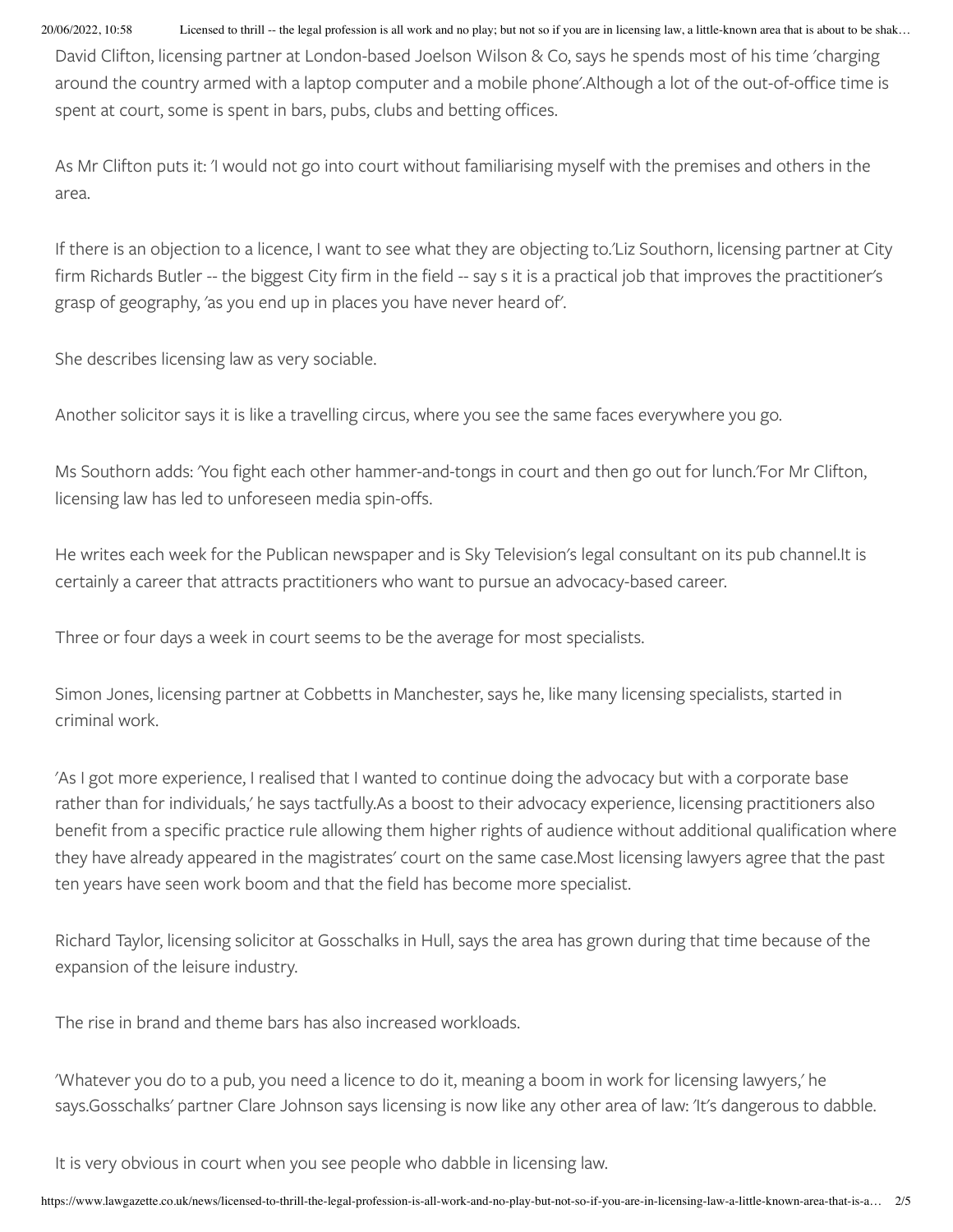20/06/2022, 10:58 Licensed to thrill -- the legal profession is all work and no play; but not so if you are in licensing law, a little-known area that is about to be shak...

It is very technical and there are a lot of ways that people can get caught out, and they do.'Unsurprisingly, firms are unwilling to reveal how much money they make from licensing work, but all agree that it is profitable; some will go as far as to say 'very profitable'.

For Joelson Wilson & Co, the firm's niche knowledge means it can also make a profit as consultant to City law firms when corporate deals have a licensing angle.It certainly appears that part of the profitability of licensing law comes from the relatively small number of specialist firms working for a healthy number of busy clients.

It is a field that many specialists think would be hard for firms to break into without at least one experienced person to train up more junior solicitors.Mr Jones says that while licensing produces about 5% of his firm's turnover and is seen as a money maker, it is also seen as part of an all-round service for retail clients who have commercial, employment and property interests.Although the government's white paper is only a steer on how licensing is going to change, practitioners are already concerned about the implications of changes in licensing law for their clients and the work they do.

Under the existing system, liquor licensing applications are dealt with by magistrates, a responsibility which will pass to local authority councillors under the white paper proposals.

Appeals against decisions in the magistrates will only go to the Crown Court on points of law and not for rehearing, as is currently the case.Many practitioners already have real concerns about the ability of councillors to deal fairly with liquor licensing applications.

Weightmans' Mark Ow en says practitioners are concerned that local councillors may not be truly impartial: 'They could well be hearing objections from residents who also directly elect them.' He says there is also concern that there could be Human Rights Act 1998 implications.

If people believe they have been denied a fair hearing before local councillors, that will not be redressed by a point-of-law appeal in the Crown Court, he says.For many licensing practitioners, changes in the law will undoubtedly mean a shift away from the standard liquor licensing applications to a more defensive role.

The trade-off for more freedom in the grant of licences means an increased shift in penalties and sanctions on licensees.

In future, practitioners could well be spending more time defending clients against prosecution.But what about the future for licensing practitioners? Like the fortunes of so many firms, it is, in part, tied up with the world of ecommerce -- the growth of on-line betting and gaming is already proving another growth area for some firms.

Liz Southorn of Richards Butler says UK companies that want to get into on-line betting and gaming, are now moving off-shore to take advantage of lower taxes and slightly less restrictive laws.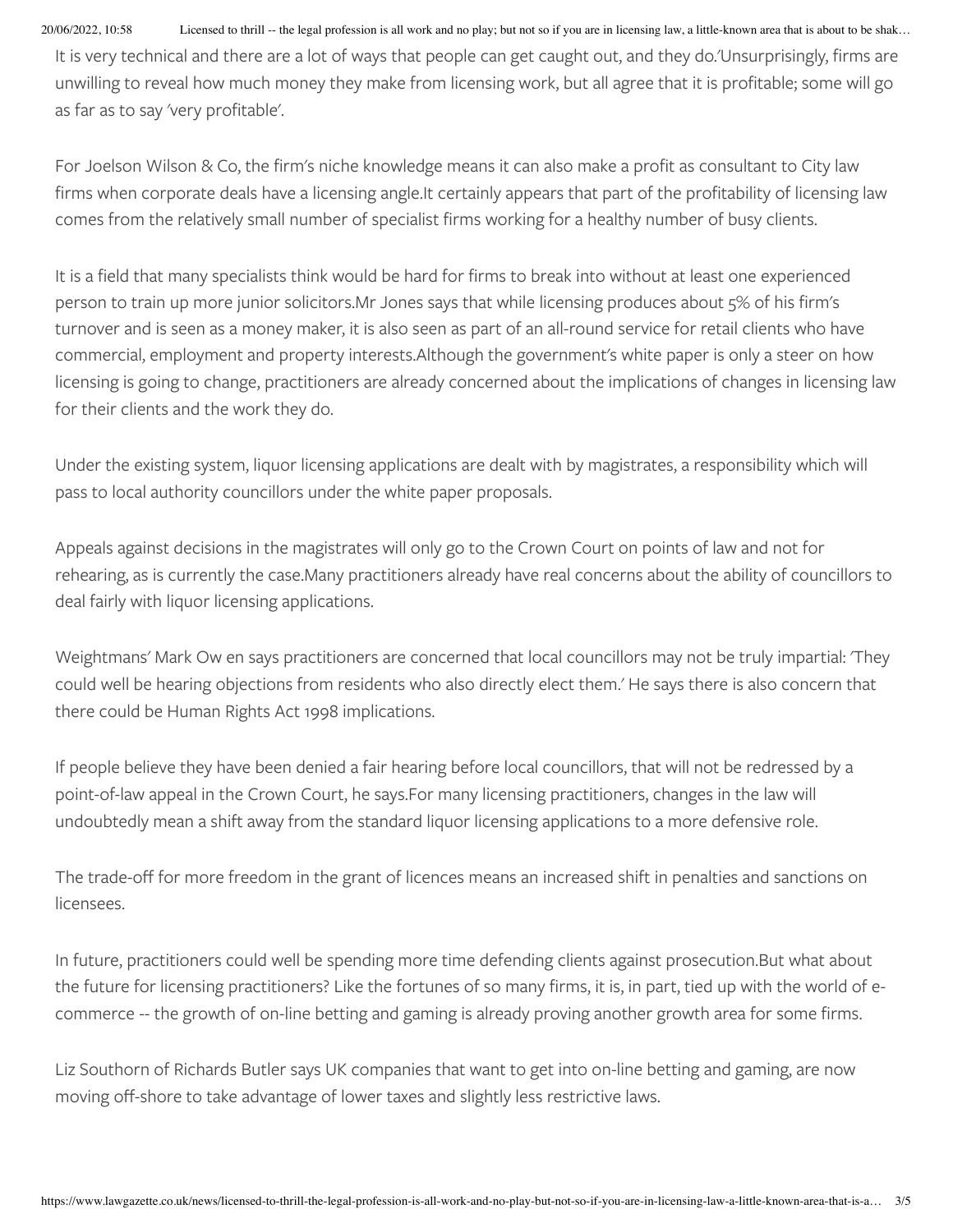20/06/2022, 10:58 Licensed to thrill -- the legal profession is all work and no play; but not so if you are in licensing law, a little-known area that is about to be shak...

Applying for licences, working around existing laws and advising clients on how to do business on-line is all new work for lawyers, she says.Even setting up an Internet shopping service to order food and a bottle of wine on-line is not as simple as it sounds, Ms Southorn says.

If you want to order a bottle of wine on the Internet, you still have to deal with legislation drafted in the late 1960s when people bought alcohol from licensed shops.Of course, there is also the fun side to the job.

If a solicitor has represented a client successfully in a licence application, an opening night party inevitably follows.

But even those can be dangerous.

Joelson Wilson's David Clifton recalls: 'I was asked to do a licensing application for a lap dancing club.

My wife said I could do the application but that I was not to go to the opening night party.'A brief history of booze- - The sale of alcohol has been controlled in one form or another since the 13th century.-- By the 1660s, the government realised that the sale of alcohol was a good source of revenue and imposed taxes on the sale of beer, as well as on coffee, tea and sugar.-- By 1743, extremely high licensing fees were reduced when the government decided to change its approach in trying to control drunkenness by giving justices the discretion to look at the need for an outlet in their districts.-- In the mid-19th century, the consumption of alcohol had fallen due to the rise in the popularity of the Temperance Society, which campaigned for tighter restrictions on its sale.-- In 1872, it was made illegal to sell spirits in licensed premises to children under 16.

This restriction was extended to the sale of any alcoholic drink to all children under 13 in 1886.

The present age limit of 18 was introduced in 1923.-- The First World War prompted a number of emergency statutes about the sale and consumption of alcohol during wartime.

One measure was to introduce restrictions on pubs' opening hours.-- In 1921, universal 'permitted hours' of opening were introduced.

These allowed pubs to open for eight hours during the week (nine in London) between 10am and 11pm with a break of at least two hours in the afternoon.

Only five hours opening was allowed on Sundays.-- 'Drinking up time' of ten minutes was introduced in 1961.-- In 1964, the Licensing Act, the main st atute underpinning today's licensing laws, was introduced.-- All-day opening on weekdays was permitted for the first time in 1988.-- This year, the government launched a white paper looking at the reform of licensing laws.

It suggested that licensing applications should be dealt with by local authorities rather than licensing justices in the magistrates' court, as is presently the case.-- The government has also set up the gambling review body to